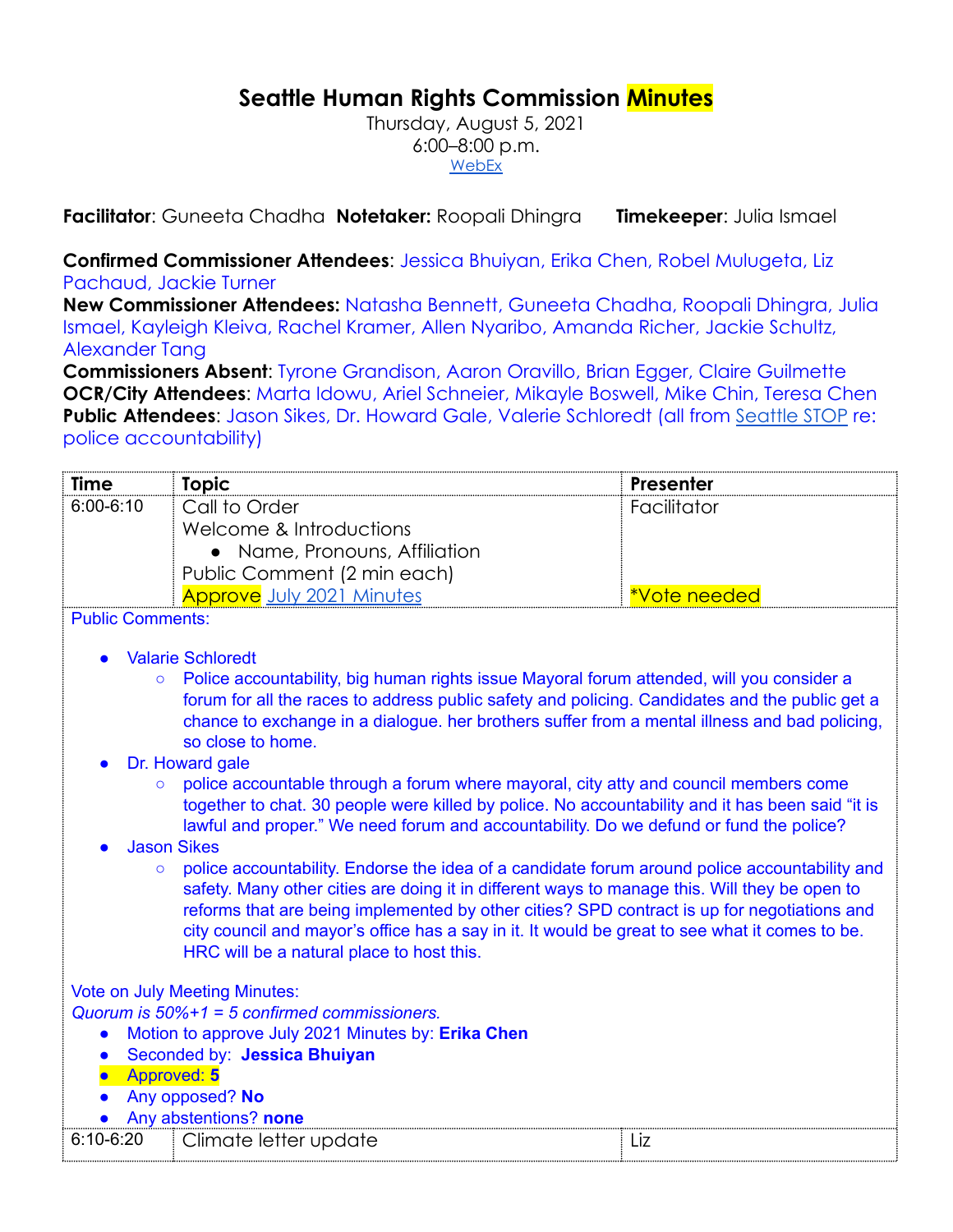- Liz--bit of discussion first before the letter is brought to us. The letter is important and content is important. Tenets of the letter...her feedback is asked to be quite more specific. Read the staff first and then evaluate them before they will elevate it. Need to be written to be more collaborative vs. not. We agree with urgency. Strategically, we have not been able to move the needle eg: moving homeless folks from one to another. Legislative: three things you can do that you have power to do. We can model a bill/policy. Not the valure of work but push a different button. Easy takeaways. Tammy Morales council as they are friends of the commission.
- Natasha-- will be happy to work on it with Amanda and someone else. Making sure the sources we are using are best so it comes from a place of science or facts.
- Amanda--i agree wholeheartedly written in a way that is more collaborative. I pulled back because I can be aggressive on this stand due to how loved ones are impacted by it. I defer to experience. It is not just the unhoused. She has lived experience and does this work for living. Federal moratorium ends and heat events killing folks. Its about displacement as a whole and urgency. Whoever can do that in an urgent way.
- Robel: the letter itself should be an on-going conversation. Okay with multiple points that start a dialogue. Also looking at what legislative and policy is there and what would be our recommendations.

| $6:20 - 6:30$                                                                                          | Ongoing Work Updates                                                                                     | All |  |  |
|--------------------------------------------------------------------------------------------------------|----------------------------------------------------------------------------------------------------------|-----|--|--|
|                                                                                                        | • Events                                                                                                 |     |  |  |
|                                                                                                        | Candidate Forums<br>$\circ$                                                                              |     |  |  |
|                                                                                                        | Human Rights Day: Dec 9, 2021<br>$\bigcirc$                                                              |     |  |  |
|                                                                                                        | Leadership transitions                                                                                   |     |  |  |
|                                                                                                        | Co-Chair Elections in September: 2                                                                       |     |  |  |
|                                                                                                        | positions                                                                                                |     |  |  |
|                                                                                                        | Committee Leads: Events, etc.<br>$\circ$                                                                 |     |  |  |
|                                                                                                        | <b>Candidate Forums</b>                                                                                  |     |  |  |
| Erika: went great<br>$\circ$                                                                           |                                                                                                          |     |  |  |
|                                                                                                        | Amanda: thank you<br>$\circ$                                                                             |     |  |  |
| <b>Human Rights Day:</b><br>$\bullet$                                                                  |                                                                                                          |     |  |  |
| Jessica B--our first planning meeting and leadership should be taken. She will be supported<br>$\circ$ |                                                                                                          |     |  |  |
|                                                                                                        | on the back end. Had a productive day on monday. We are meeting again on the 18th.                       |     |  |  |
| Incredible notes: Seattle town house we have that. Key decision: in-person and hybrid events           |                                                                                                          |     |  |  |
|                                                                                                        | happen. Passed along: links to new commissioner and human right day video and                            |     |  |  |
|                                                                                                        | information etc. decisions need to be made by 18th. Panel style event is good and it will be             |     |  |  |
|                                                                                                        | focused on a particular topic. Involving lived experience and more for discussion. Whole                 |     |  |  |
|                                                                                                        | commission to think about: great idea and topic you want to share and also past                          |     |  |  |
|                                                                                                        | commissioners please share what worked and didn't. Physical awards will be shared.                       |     |  |  |
|                                                                                                        | Guneeta: as we get closer to that day given the delta variant we will continue monitoring the<br>$\circ$ |     |  |  |
|                                                                                                        | situation.                                                                                               |     |  |  |
|                                                                                                        | Co-Chair commissioner positions will be opening up soon (2)                                              |     |  |  |
|                                                                                                        | Erika--anyone to say something; not co-chair but leadership team. We have been longer in<br>$\circ$      |     |  |  |
|                                                                                                        | the roles step in. all of us to cycle out and have new one to come in. the next round would be           |     |  |  |
|                                                                                                        | a leadership movement. Slack everyday and checking in.                                                   |     |  |  |
|                                                                                                        | Liz--more time commitment and great ways to connect with the commission. More hands on<br>$\circ$        |     |  |  |
|                                                                                                        | and steering it forward. Meaningful way to take part in commission and also behind the                   |     |  |  |
|                                                                                                        | scene of OCR and city. Leadership meeting once a month and we interview a new                            |     |  |  |
|                                                                                                        | commissioner.                                                                                            |     |  |  |
|                                                                                                        | Jackie: championing any efforts and help/guide commission moving forward.<br>$\circ$                     |     |  |  |
|                                                                                                        | Marta: The way transition happens is having some names before the September meeting<br>$\circ$           |     |  |  |
|                                                                                                        | and then the day of meeting folks can nominate. Since we give speech Any nominations                     |     |  |  |